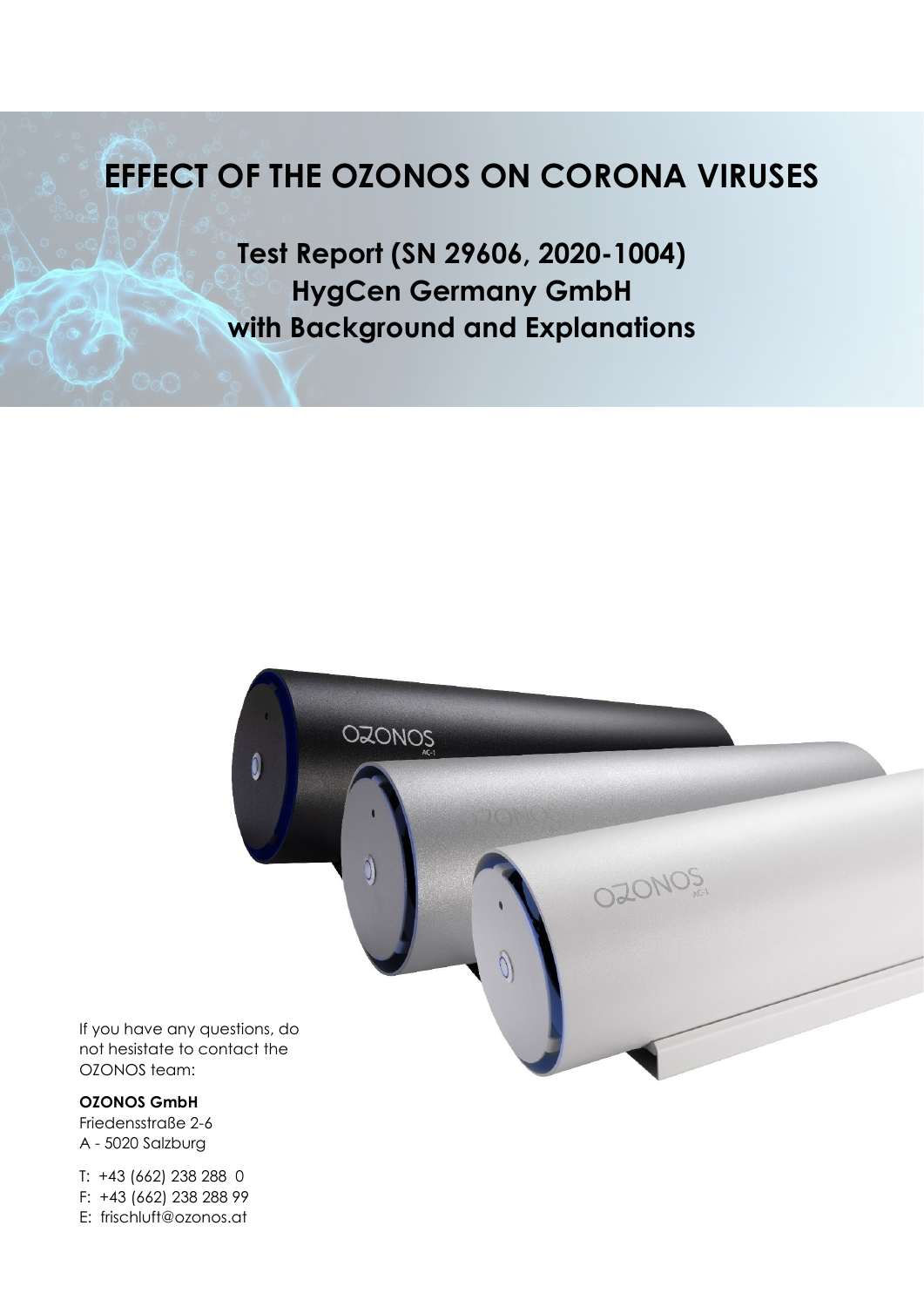# **Background and explanation to the test report (SN 29606, 2020-1004) of HygCen Germany GmbH**

## **Effect of the OZONOS on corona viruses**

#### **Background of the test**

In spring 2020, OZONOS GmbH commissioned the test laboratory HygCen Germany GmbH to test the virucidal (= inactivation of viruses) effect of OZONOS products on Bovine Coronavirus (BCoV). HygCen Germany GmbH is a "competent, independent and non-partisan" testing institute certified by the German Accreditation Body (DAkkS) and is currently accredited according to EN ISO/ IEC 17025 for disinfectants and medical devices. For this reason Hyg-Cen Germany GmbH was selected by OZONOS GmbH for the test.

The usual test routine of HygCen Germany GmbH determines whether or not the examined method achieves disinfection for the examined pathogen (bacteria, viruses, spores, fungi). A disinfection is the reduction of the pathogens to a number where one no longer becomes ill. In the case of viruses, disinfection is usually defined as the inactivation of at least 99.99% of the viruses. In technical language this also means "a reduction of 4 log10 steps". Figuratively speaking, this means that after disinfection, out of 10,000 viruses, only one is left over that has retained its disease-causing properties.

In the OZONOS products, the virucidal effect is caused by UV-C radiation and the ozone produced. Outside the device, i.e. in the room air and on surfaces (furniture, floors, walls, etc.), only the ozone emitted is effective. HygCen Germany GmbH has tested the virucidal effect on bovine corona viruses on surfaces on the basis of *EN 17272 Quantitative Carrier test for Airborne Room Disinfection by Automated Processes*. This procedure is the standard for proving the virucidal effectiveness of procedures. According to HygCen Germany GmbH, there is no suitable and reliable test arrangement for the effectiveness on viruses in the air, e.g. viruses in saliva droplets (coughing, sneezing). According to HygCen Germany GmbH, however, this is not relevant, as the droplets sink to the ground relatively quickly and deposit the viruses on the surfaces. According to information given by telephone, HygCen Germany GmbH has also carried out its own tests in this regard. This circumstance is also reflected in the recommendations of authorities that one should keep a minimum distance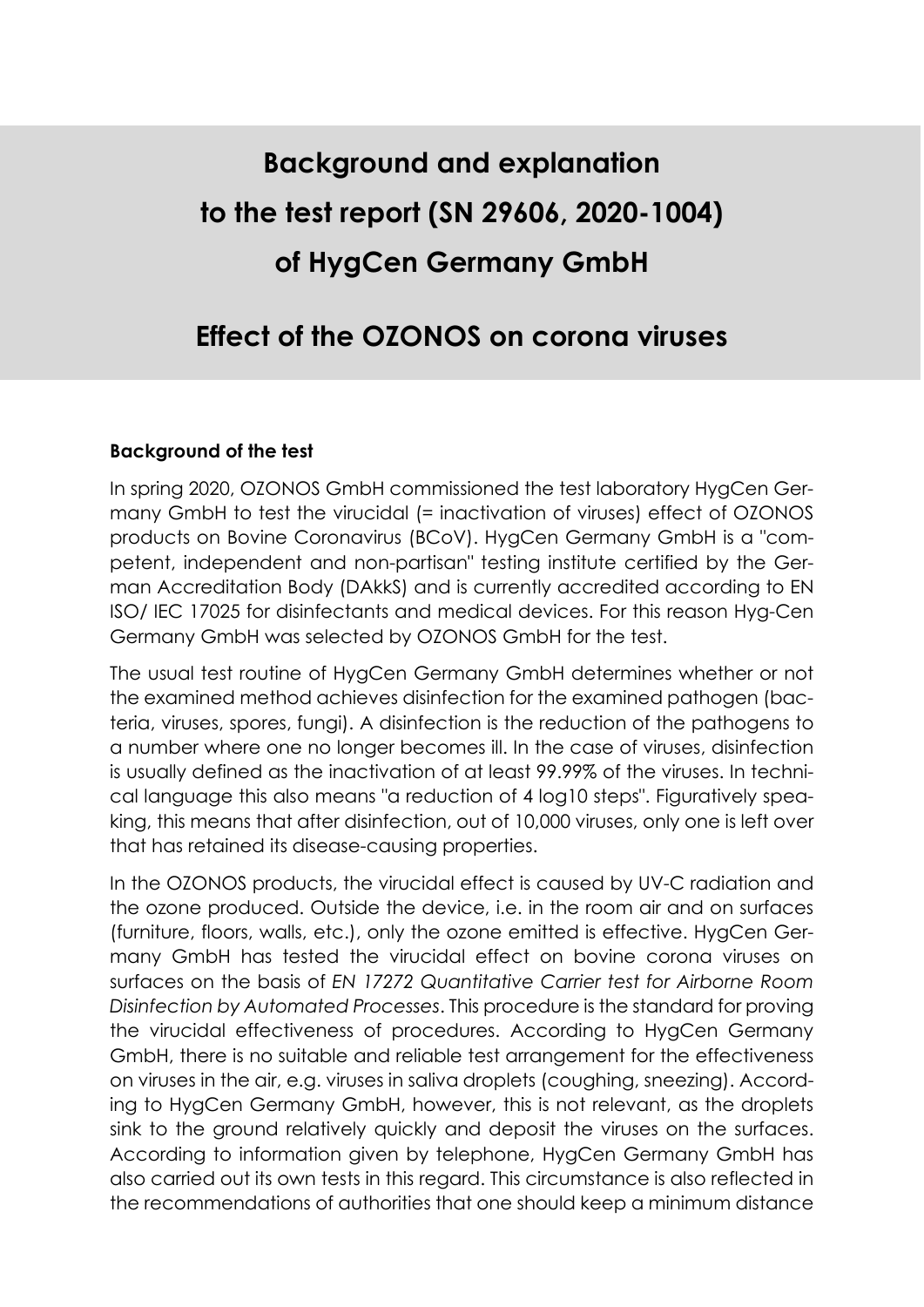of 1m in closed rooms. Due to the higher concentration of ozone in the device and the UV-C radiation, a higher virucidal effectiveness on the air that flows through the device can generally be assumed.

#### **Result of the test**

Due to the regulations of the testing institute, the focus of the test at HygCen Germany GmbH was on the proof of the disinfecting effect. The necessary reduction of 99.99 % of corona viruses was not achieved with the OZONOS AC-I PRO in the 73.44 m<sup>3</sup> room after 24 hours of continuous operation (3rd set of conclusions, page 7). After 24 hours a reduction of corona viruses by approx. 90 % was confirmed (2nd sentence of the conclusions, page 7). This corresponds to a reduction of 1.25 log10 steps.

#### **Comments on the test report**

- 1. The OZONOS products were not intended as "medical disinfection methods" in the strict sense of the regulations. A reduction of 99.99 % is desirable, but not realistic in the chosen experimental set-up (room size, ozone concentration, etc.). The aim of the test was to show the effectiveness of ozone on corona viruses in "reasonable" concentrations by an accredited, independent testing institute. The procedure and the result meet this demands of OZONOS GmbH.
- 2. The result shows the virucidal effect on corona viruses even at low concentrations The application of OZONOS products for intensive cleaning is therefore appropriate.

### **What does this imply for the use of OZONOS products?**

The test arrangement with a room size of  $73.44 \, \text{m}^3$  (approx. 30 m<sup>2</sup>) is rather an upper limit for the typical (home) application of OZONOS products. In reality the OZONOS will be in operation under more favourable conditions during intensive cleaning. Model calculations show an ozone concentration of 0.05 ppm to 0.06 ppm in permanent operation. The ozone concentrations are much lower compared to a professional disinfection (higher than 1 ppm) with ozone generators, therefore it can be guaranteed that the OZONOS is harmlessness for humans and animals, provided that a few rules are followed.

Dr. Richard Brunauer 2020.05.19 1.1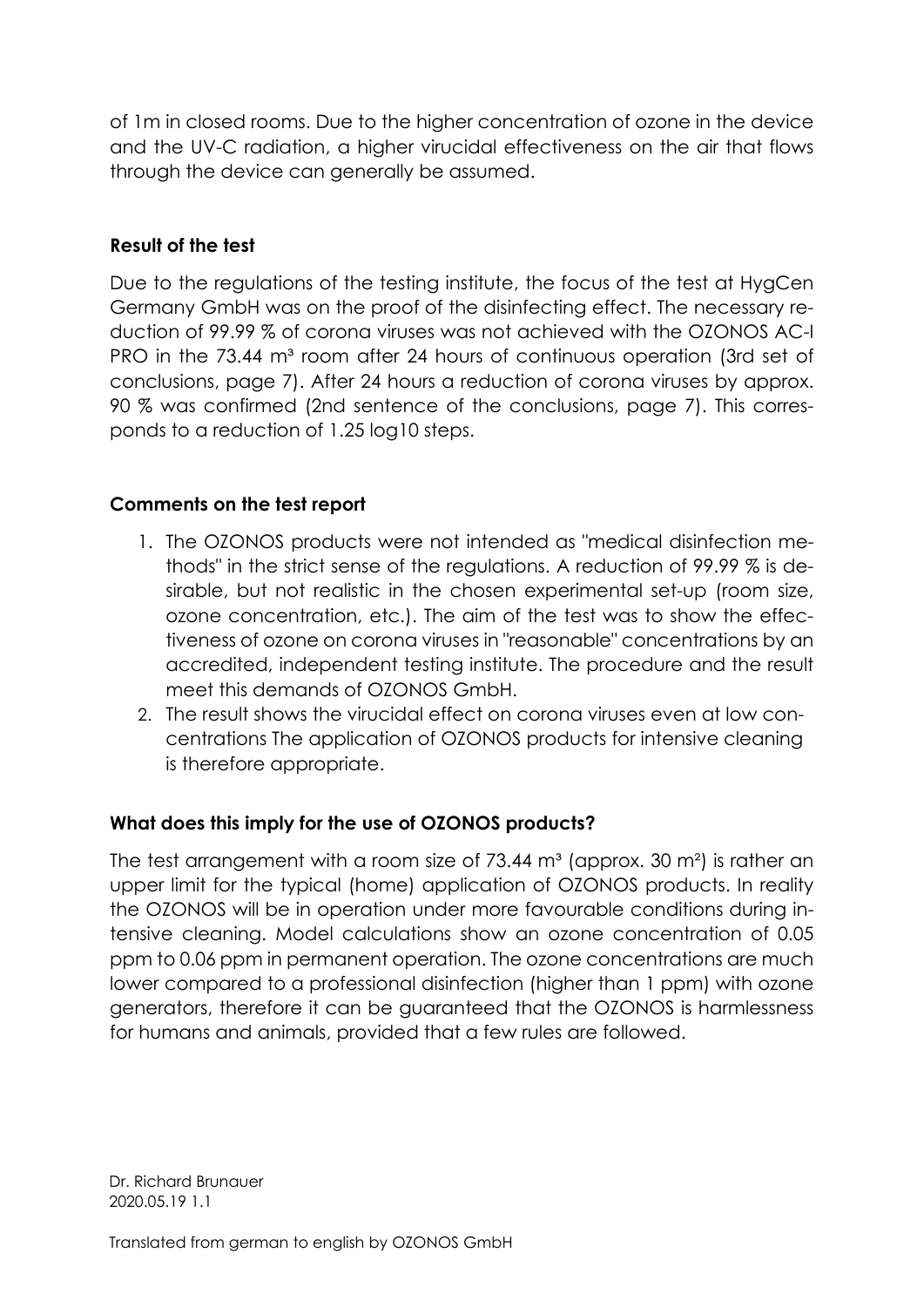#### Haunteitz

Prüfinstitut HygCen Germany GmbH Bornhövedstrasse 78 19055 Schwerin

Phone: +49 [0] 385 5682 65 Fax: +49 (0) 385 5983 74 Email: info@hygcen.de Web: www.hygcen.de



[ HYGCEN GERMANY GMBH | BORNHÖVEDSTRASSE 78 | 19055 SCHWERIN ]

OZONOS GmbH Friedensstraße 2-6 A - 5020 Salzburg

2020-05-12

### **P R Ü F B E R I C H T /** *T E S T R E P O R T*

Probennummer / *sample id number:* SN 29606

Prüfungsnummer / *test number:* 2020-1004

Prüfprodukt / *test sample:* OZONOS AC-PRO

Auftraggeber / *client*: OZONOS GmbH

Auftragsdatum / *date of order*: 2020-04-10

Prüfzeitraum / *test period*: 2020-04-23 – 2020-04-27

Prüfmethode / *test method:* EN 17272 - Quantitative Keimträgerprüfung zur

02-059 Information / *information:* modifizierte Testdurchführung mit *Bovinem Coronavirus* /

luftübertragenen Raumdesinfektion durch automatisierte Verfahren - Bestimmung der bakteriziden, fungiziden,

mykobakteriziden, viruziden und Phagen-Wirksamkeit im humanmedizinischen Bereich, Veterinärbereich, in den

*Methods of airborne disinfection by automated process – determination of bactericidal, yeasticidal, fungicidal, sporicidal, mycobactericidal and virucidal activities*, SOP

Bereichen Lebensmittel, Industrie, Haushalt und öffentliche Einrichtungen - Prüfverfahren und

levuroziden, sporiziden, tuberkuloziden,

*modified test run with Bovine Coronavirus* niedrige Belastung */ clean conditions Screeningprüfung / screening test*

2020-1004 Seite / *page* 1 von / *of* 8

Anforderungen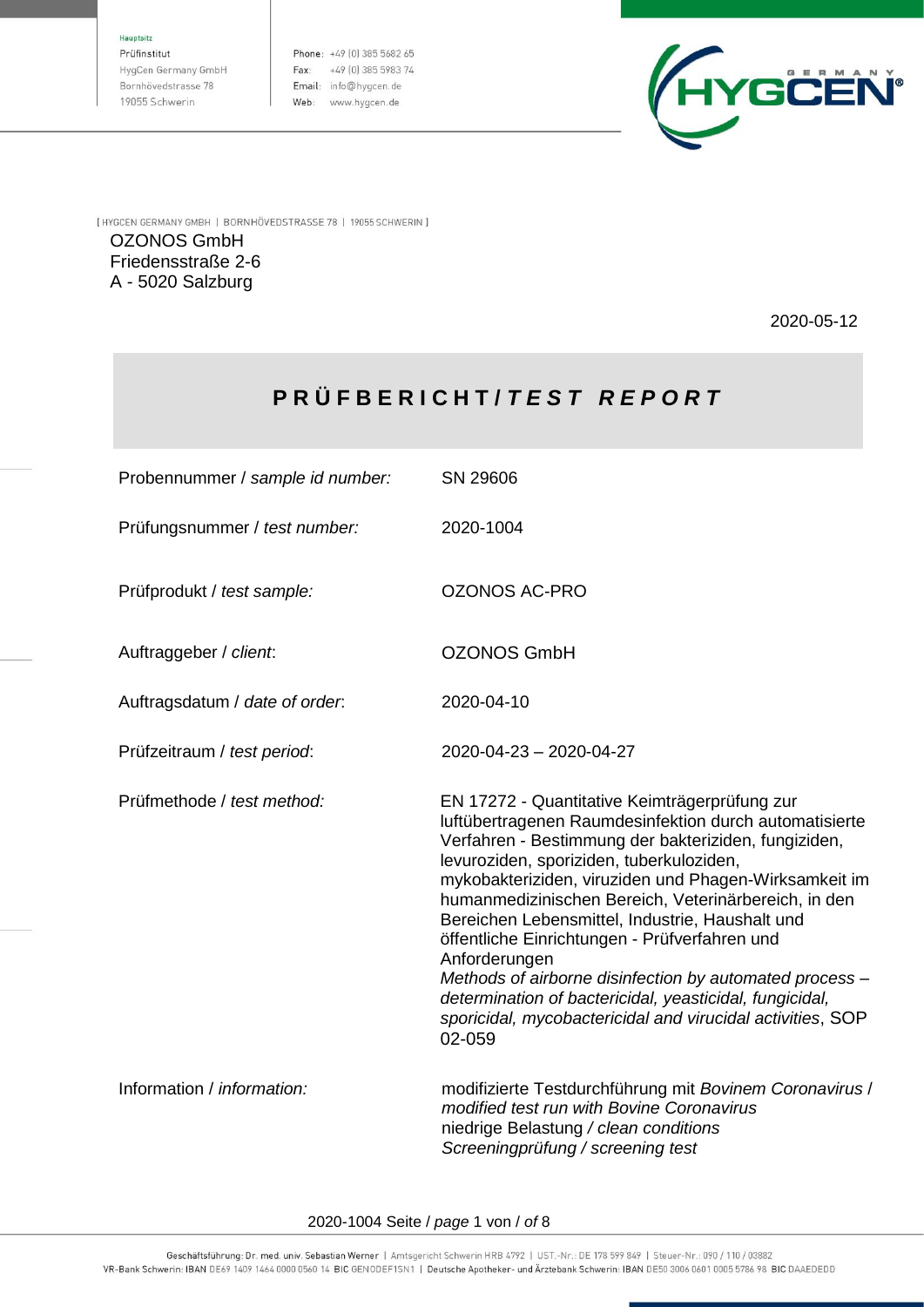

#### **Identifizierung der Probe /** *identification of the sample*

Prüfprodukt / *test sample:* OZONOS AC-PRO Probennummer / *sample id number:* SN 29606 Lieferdatum / *date of delivery*: 2020-04-17

#### **Prüfverfahrensbeschreibung /** *description of the test method*

Prüfmethode / *test method:* EN 17272 - Quantitative Keimträgerprüfung zur luftübertragenen Raumdesinfektion durch automatisierte Verfahren - Bestimmung der bakteriziden, fungiziden, levuroziden, sporiziden, tuberkuloziden, mykobakteriziden, viruziden und Phagen-Wirksamkeit im humanmedizinischen Bereich, Veterinärbereich, in den Bereichen Lebensmittel, Industrie, Haushalt und öffentliche Einrichtungen - Prüfverfahren und Anforderungen

> *EN 17272 - Methods of airborne disinfection by automated process – determination of bactericidal, yeasticidal, fungicidal, sporicidal, mycobactericidal and virucidal activities*, SOP 02-059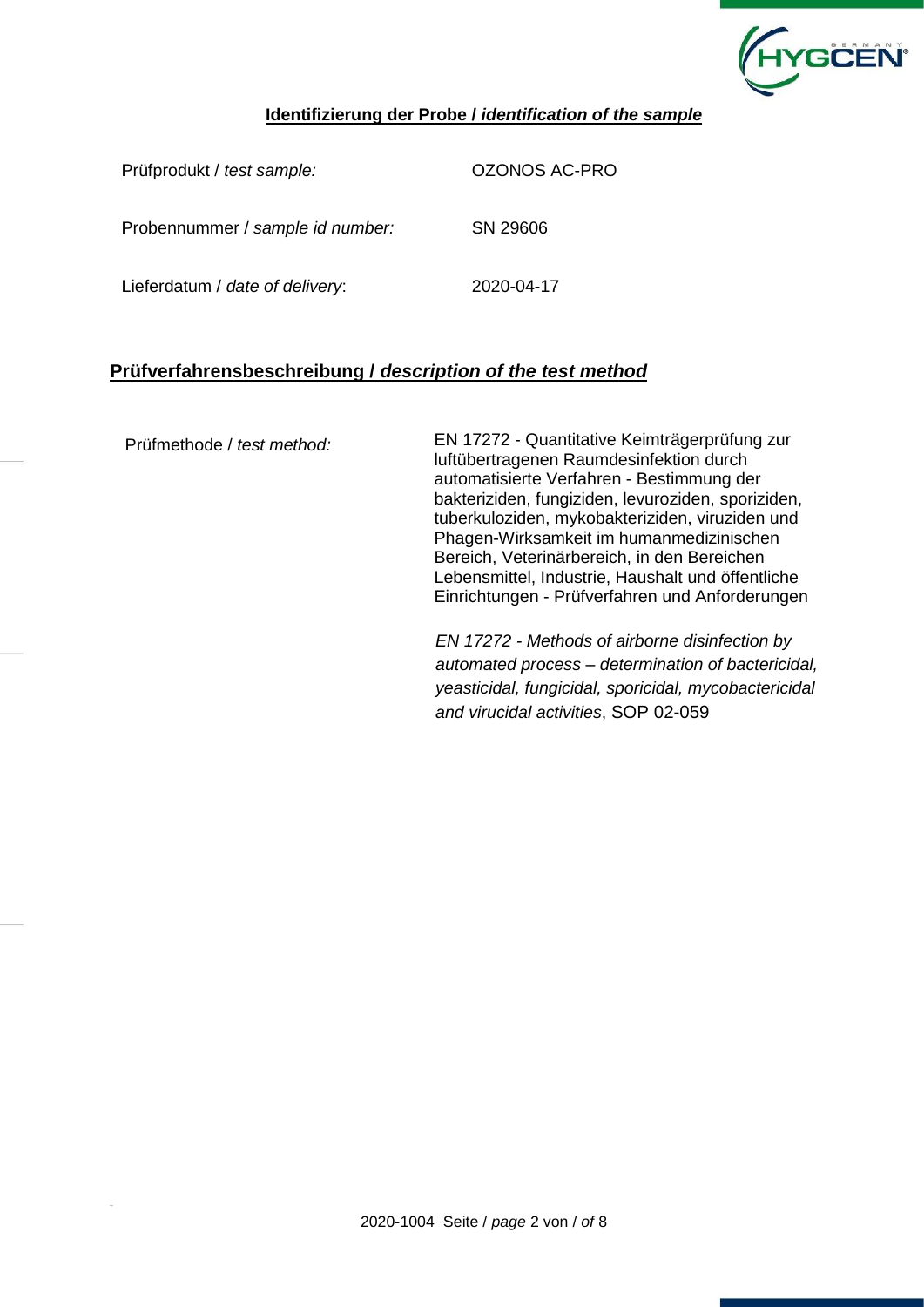



Abb. 1 / *Fig. 1:* Testgerät im Testraum (73.44 m<sup>3</sup>) / *tested device in the test room (73.44 m³)*



Abb. 2 / *Fig. 2*: Prüfkörper in 2 m Abstand in 1,20 m Höhe (gleiche Höhe des Testgerätes) / *test specimen in 2 m distance and 1.2 m height (same height as the test device)*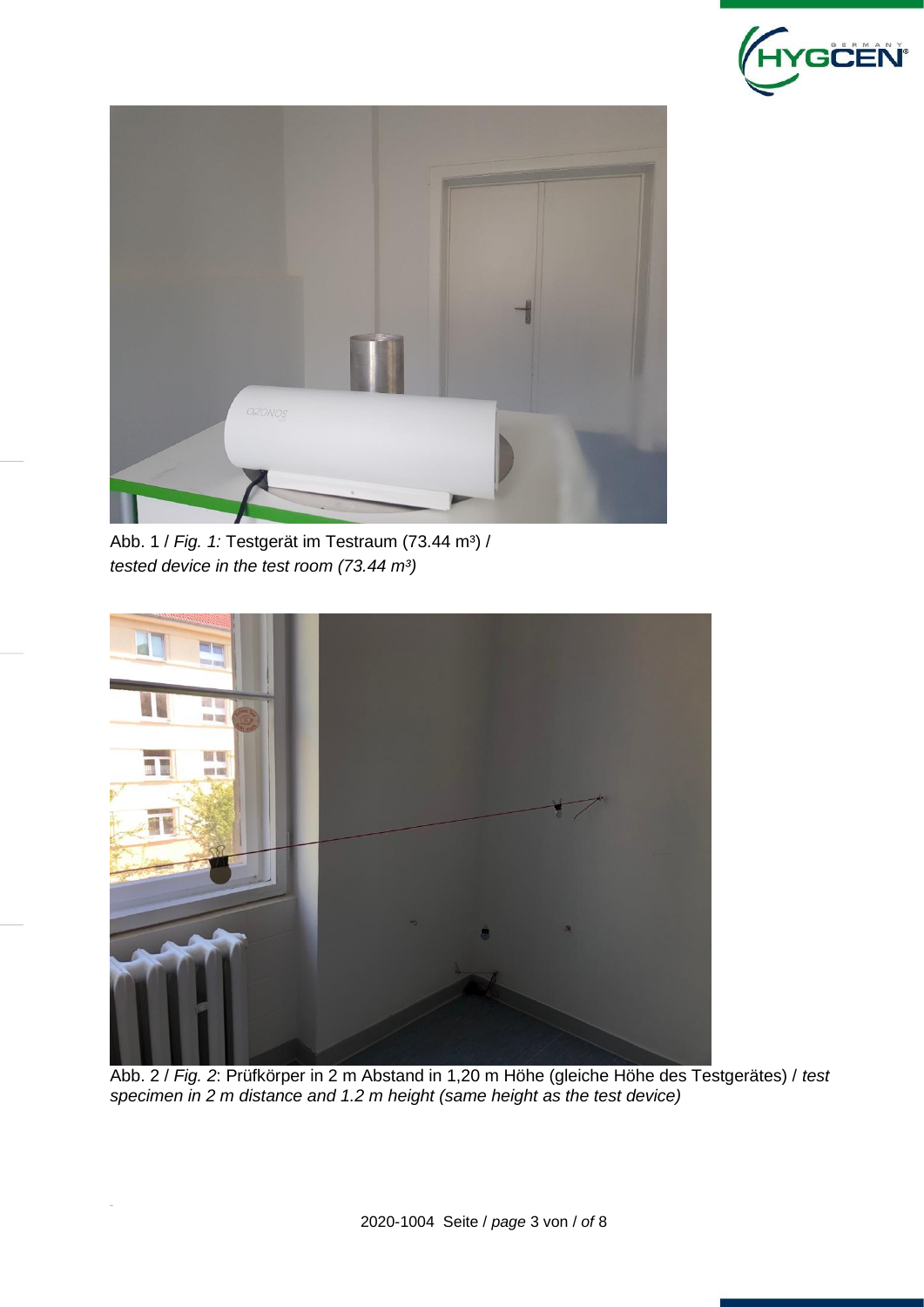

## **Prüfverfahrensbeschreibung /** *description of the test method*

| Prüftemperatur(en) /<br>test temperature(s):                                                              | $20^{\circ}$ C $\pm$ 1°C                                                                                                                                                                                                                                                                                                                                                                                                                                                                                                                                            |                                  |  |  |
|-----------------------------------------------------------------------------------------------------------|---------------------------------------------------------------------------------------------------------------------------------------------------------------------------------------------------------------------------------------------------------------------------------------------------------------------------------------------------------------------------------------------------------------------------------------------------------------------------------------------------------------------------------------------------------------------|----------------------------------|--|--|
| Belastungssubstanz(en) /<br>interfering substance(s):                                                     | niedrige Belastung / clean conditions:<br>0,3g/l Rinderserumalbumin / 0.3g/l bovine serum albumin                                                                                                                                                                                                                                                                                                                                                                                                                                                                   |                                  |  |  |
| Prüfviren / test organism(s):                                                                             | Bovines Coronavirus BCoV /<br><b>Bovine Corona virus</b><br>Passage Nr. / passage no:                                                                                                                                                                                                                                                                                                                                                                                                                                                                               | <b>RVB-003</b><br>P <sub>1</sub> |  |  |
| Zelllinie zur Vermehrung /<br>cell line for replication:                                                  | PT-Zellen / PT-cells                                                                                                                                                                                                                                                                                                                                                                                                                                                                                                                                                | <b>CCLV-RIE 11</b>               |  |  |
| Titrationsverfahren /<br>method of titration:                                                             | Virustitration auf Zellen als Monolayer in 96-Well<br>Mikrotiterplatten. 0,5ml Produktprüflösung werden mit 4,5ml<br>eiskaltem DMEM + 2% FKS bis zu einer Verdünnung von<br>10 <sup>-8</sup> verdünnt. 100µl von jeder Verdünnung wurden in 8<br>wells der Mikrotiterplatte pipettiert. / virus titration on cells<br>as monolayer in 96-well microtitre plates. 0.5ml sample test<br>solution were diluted with 4.5ml icecold DMEM with 2%<br>FCS up to a dilution of $10^8$ . 100 $\mu$ l of each dilution were<br>pipetted into 8 wells of the microtitre plate. |                                  |  |  |
| Einwirkzeit(en) / contact time(s): 24h                                                                    |                                                                                                                                                                                                                                                                                                                                                                                                                                                                                                                                                                     |                                  |  |  |
| Bebrütungstemperatur /<br>incubation temperature:                                                         | $36^{\circ}$ C                                                                                                                                                                                                                                                                                                                                                                                                                                                                                                                                                      |                                  |  |  |
| Verfahren zur Beendigung der<br>Wirkung des Produktes und /<br>procedure to stop action of the<br>sample: | Verdünnung bis 10 <sup>-4</sup> innerhalb von 10 sec mit eisgekühltem<br>DMEM + 2% FBS /<br>Dilution up to $10^4$ within 10 sec with ice-cold DMEM + 2%                                                                                                                                                                                                                                                                                                                                                                                                             |                                  |  |  |

*FBS*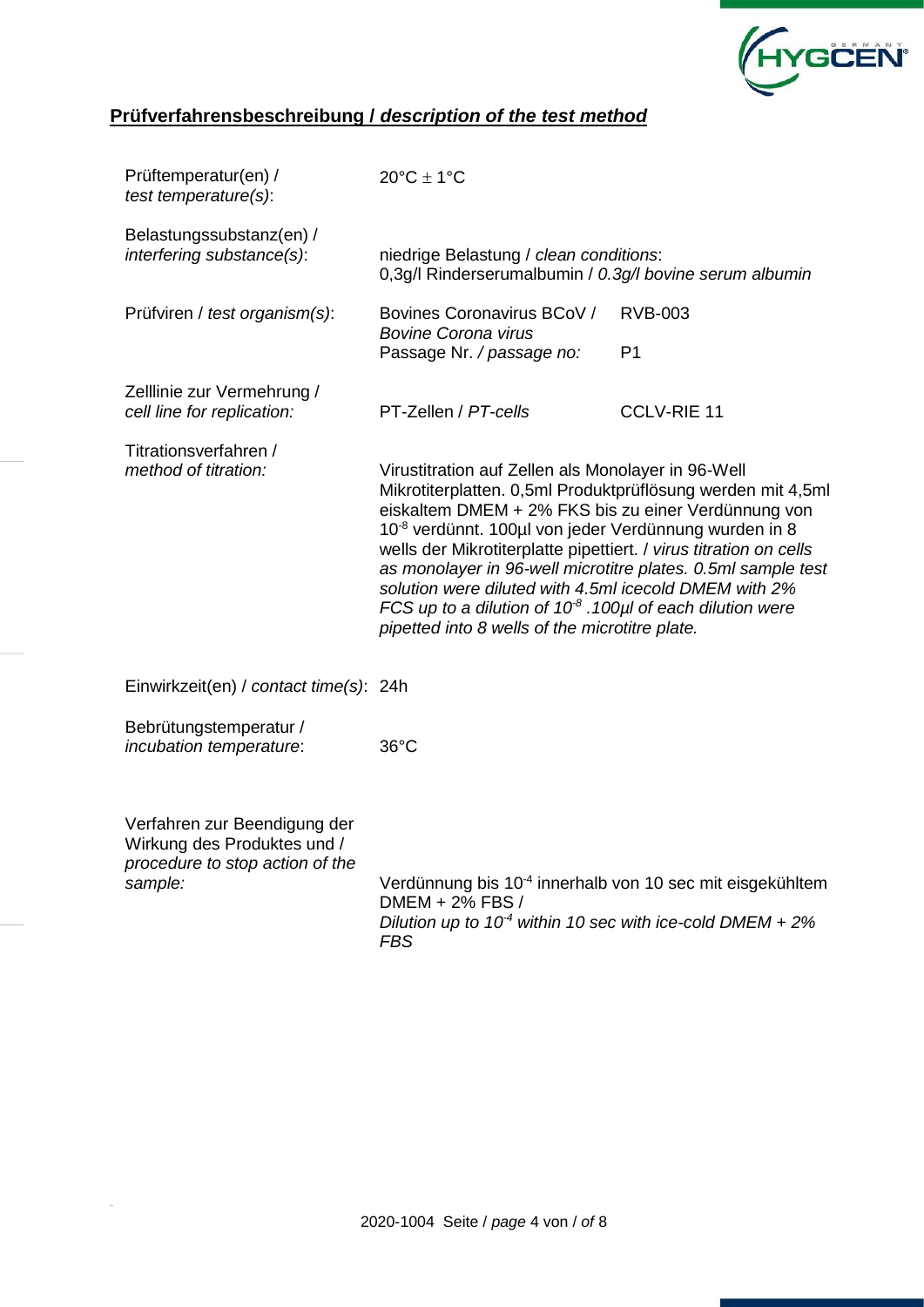

#### **Versuchsdurchführung /** *test procedure*

100µl des Virusinokulums wurden in die Mitte einer jeden Prüfscheibe pipettiert und bis zur sichtbaren Trocknung in der Laminar Flow Bank getrocknet. Die maximale Trocknungszeit betrug 60 min. Die Scheiben wurden innerhalb von 2h nach Ablauf der Trocknungszeit verwendet.

Drei Prüfkörper wurden mittig im Raum aufgehängt. Die kontaminierte Seite war vom Prüfgerät abgewandt.

Nach Ablauf der Einwirkzeit von 24h erfolgte eine Elution der Prüfkörper in 5ml eiskaltem DMEM über 10 min auf einem Kreisschüttler und anschließende Verdünnung bis 10<sup>-8</sup> in eiskaltem DMEM + 2% FKS. Anschließend erfolgte die Titration auf der Zellkultur.

Dazu wurden die Proben in ganzzahligen Potenzen von 10 in 4°C kaltem Medium (DMEM mit 2% FKS) verdünnt. Jeweils 100 µl einer Verdünnung wurden in 8 Vertiefungen einer 96-Well-Mikrotiterplatte gegeben. Die Prüfung erfolgte in zweifach-Bestimmung.

Nach einer Inkubation von 2-4 Tagen bei 37°C im CO<sub>2</sub>- Brutschrank wurden mittels eines inversen Mikroskops die zytopathogenen Effekte abgelesen.

*100μl of virus inoculum were pipetted into the center of each test disc and dried until visible dryness in the laminar flow bench. The maximum drying time was 60 min. The carriers were used within 2 hours after the drying time. Three test specimens were hanged in the middle of the room. The contaminated side was turned away from the test device.*

*After the exposure time of 24 hours the test specimen were eluted in 5 ml ice-cold DMEM for 10 minutes on a laboratory shaker. Serial dilutions up to 10-8 in ice-cold DMEM + 2% FBS were performed. Then the titration was performed in the cell culture.*

*Each 100 μl of a dilution was added to 8 wells of a 96-well microtiter plate. The test was performed in duplicate.*

*After incubation for 2-4 days at 37°C in a CO<sup>2</sup> incubator, the cytopathogenic effects were read off by means of an inverted microscope.*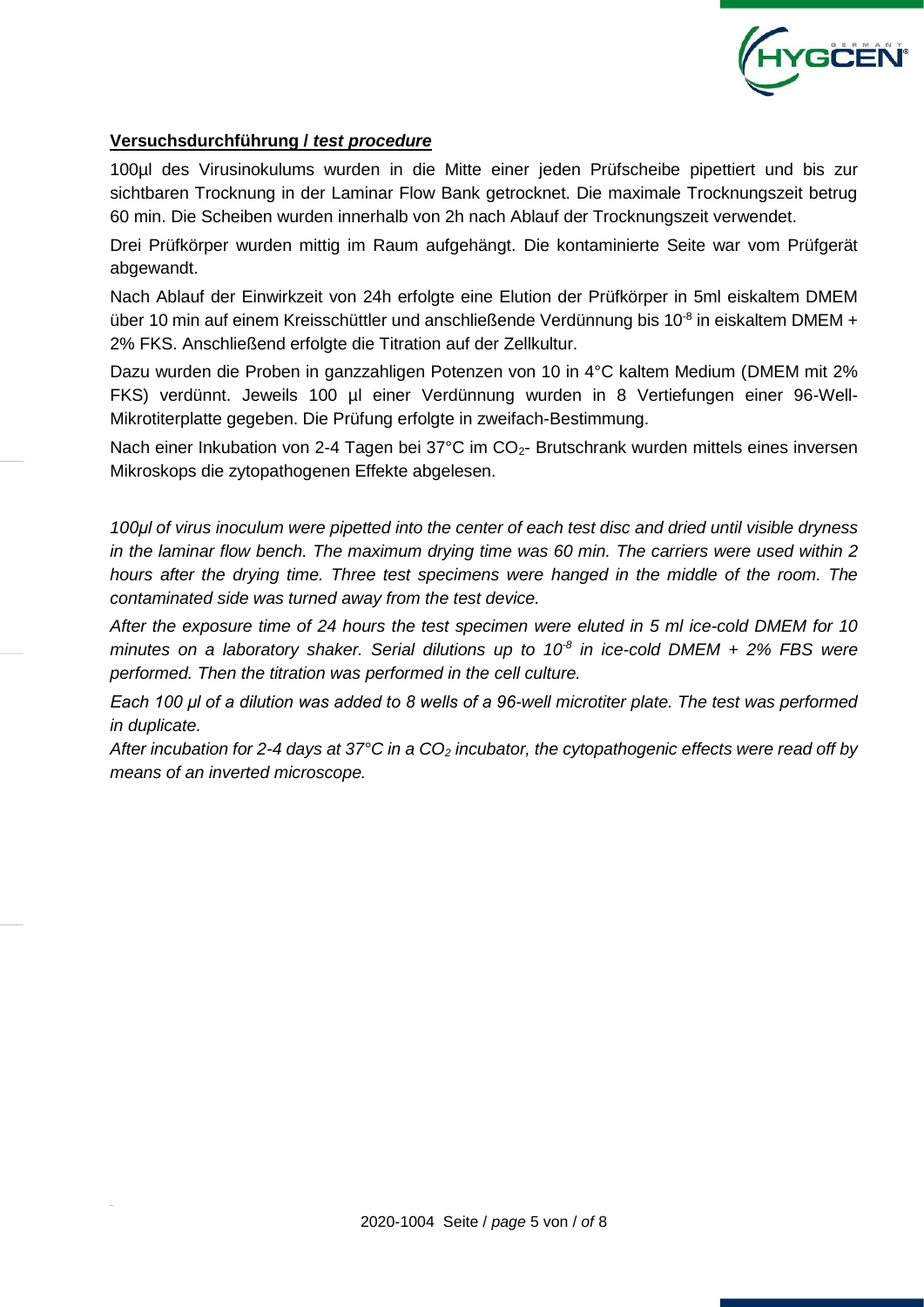

#### **Berechnung der viruziden Wirksamkeit /** *calculation of the virucidal activity*

Der TCID50 wurde entsprechend der Methode von Spearman und Kärber berechnet / *TCID50 was calculated according to the method of Spearman and Kärber*

$$
m = x_k + d/2 - d \sum p_i
$$

- m = Negativer dekadischer Logarithmus des Titers auf Basis des Prüfvolumens / *negative decimal logarithm of the titre based on the test volume*
- x<sup>k</sup> = Logarithmus der niedrigsten Dosierung (Verdünnungsstufe), bei der alle Prüfobjekte eine positive Reaktion abgeben / *logarithm of lowest dose (dilution level) at which all test objects exhibit a positive reaction*
- d = Logarithmus des Verdünnungsfaktors / *logarithm of dilution factor*
- p<sup>i</sup> = Beobachtete Reaktionsrate / *observed reaction rate*

#### Berechnung der Reduktion / *calculation of the reduction*

$$
R_{T1} = a - b
$$

- RT1 = Reduktion des ersten Prüflaufs / *reduction from first test run*
- a = lg TCID50/ml der Kontrolltitration aus dem ersten Prüflauf / *lg TCID50/ml of control titration of the first test run*
- b = lg TCID50/ml der "Restvirus"-Titration aus dem ersten Prüflauf / *lg TCID50/ml of "rest virus" titration of the first test run*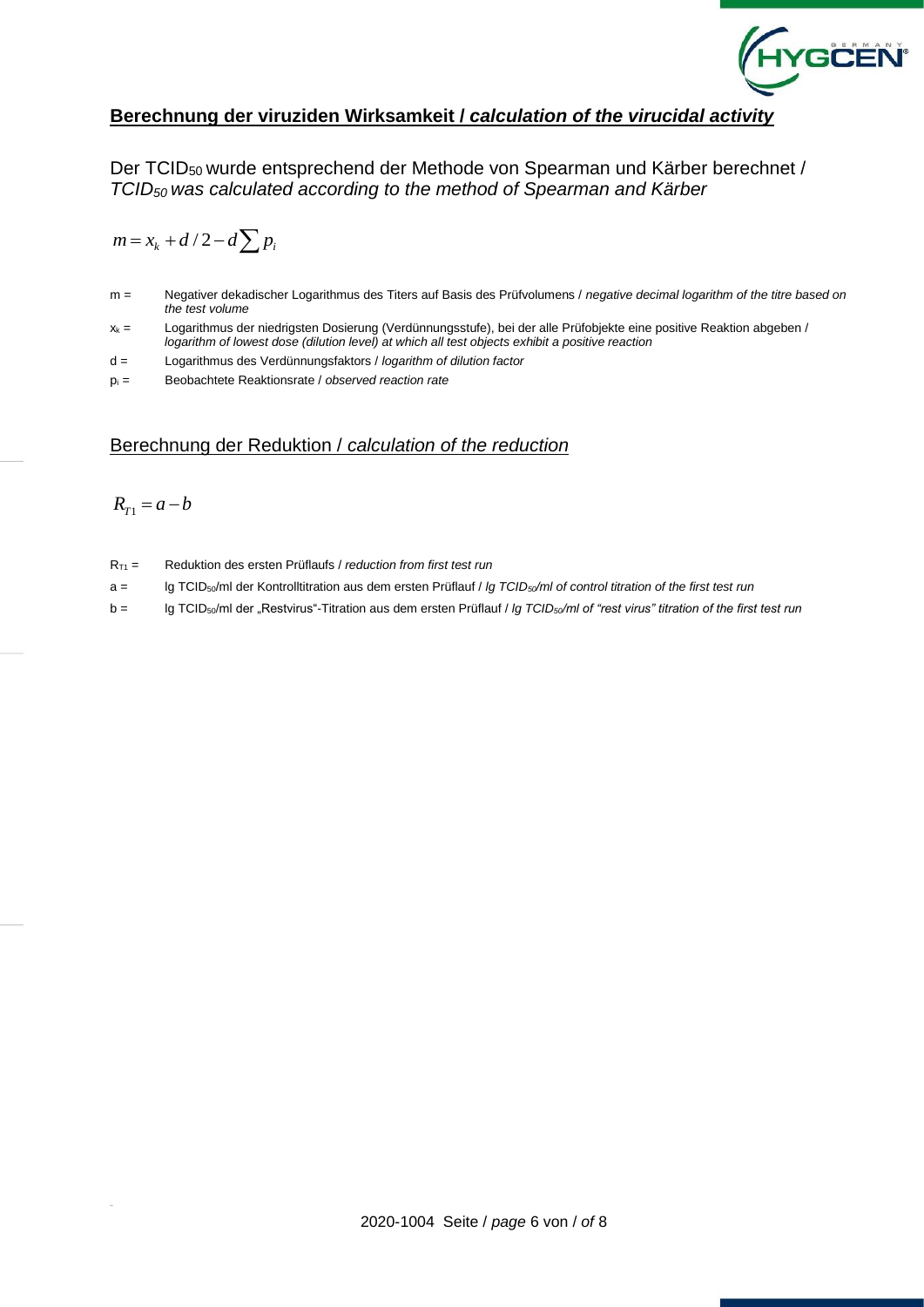

#### **Ergebnisse Bovines Coronavirus /** *test results Bovine Coronavirus*

Tabelle 1 / table 1: Zusammenfassung der Ergebnisse von Bovinem Coronavirus */ summary of the results with Bovine Coronavirus*

| Produktkonzentration /<br>test sample<br>concentration |                                           | Belastung /<br>interfering<br>substance | CD <sub>50</sub> | Scheibe Nr.<br>carrier no. | Ig-TCID <sub>50</sub> nach | Reduktionsfaktor<br>nach $\dots/$<br>reduction factor<br>after |  |  |
|--------------------------------------------------------|-------------------------------------------|-----------------------------------------|------------------|----------------------------|----------------------------|----------------------------------------------------------------|--|--|
|                                                        |                                           |                                         |                  |                            | 24h                        | 24h                                                            |  |  |
| <b>OZONOS AC-PRO</b>                                   | 0.3g/l BSA                                | $\leq 1.50$                             | 1                | 4.00                       | 1.42                       |                                                                |  |  |
|                                                        |                                           |                                         | $\overline{2}$   | 4.50                       | 0.92                       |                                                                |  |  |
|                                                        |                                           |                                         | 3                | 4.00                       | 1.42                       |                                                                |  |  |
|                                                        |                                           | $0.3g/I$ BSA                            | n.a.             | 1                          | 5.13                       | n.a.                                                           |  |  |
| Viruskontrolle /<br>virus control                      | $\overline{2}$                            |                                         |                  | 5.63                       | n.a.                       |                                                                |  |  |
|                                                        | 3                                         |                                         |                  | 5.50                       | n.a.                       |                                                                |  |  |
| TCID <sub>50</sub>                                     | Tissue culture infectious dose            |                                         |                  |                            |                            |                                                                |  |  |
| $CD_{50}$                                              | Zytotoxische Dosis / cytotoxic dose       |                                         |                  |                            |                            |                                                                |  |  |
| n.a.                                                   | nicht anwendbar / not applicable          |                                         |                  |                            |                            |                                                                |  |  |
| n.d.                                                   | nicht durchgeführt / not done             |                                         |                  |                            |                            |                                                                |  |  |
| <b>BSA</b>                                             | Rinderserumalbumin / bovine serum albumin |                                         |                  |                            |                            |                                                                |  |  |

#### **Schlussfolgerung** */ conclusion***:**

Nach einer Expositionszeit von 24h mit dem Prüfgerät OZONOS AC-PRO bei geringer Belastung konnte eine Vermehrung von Bovinem Coronavirus in Kulturen von PT-Zellen nachgewiesen werden.

Die nachgewiesene Titerreduktion beträgt im Mittel 1,25lg. Das entspricht einer Reduktion von etwa 90% des Virus.

Die erforderliche Titerreduktion von ≥ 4lg Stufen konnte nicht nachgewiesen werden.

*After an exposure time of 24h with the testing device OZONOS AC-PRO under clean conditions replication of Bovine Coronavirus could be detected in cultures of PT-cells.*

*The mean titer reduction is 1.25lg. This corresponds to a reduction of around 90% of the virus. The required titre reduction of ≥ 4lg units could not be demonstrated.*